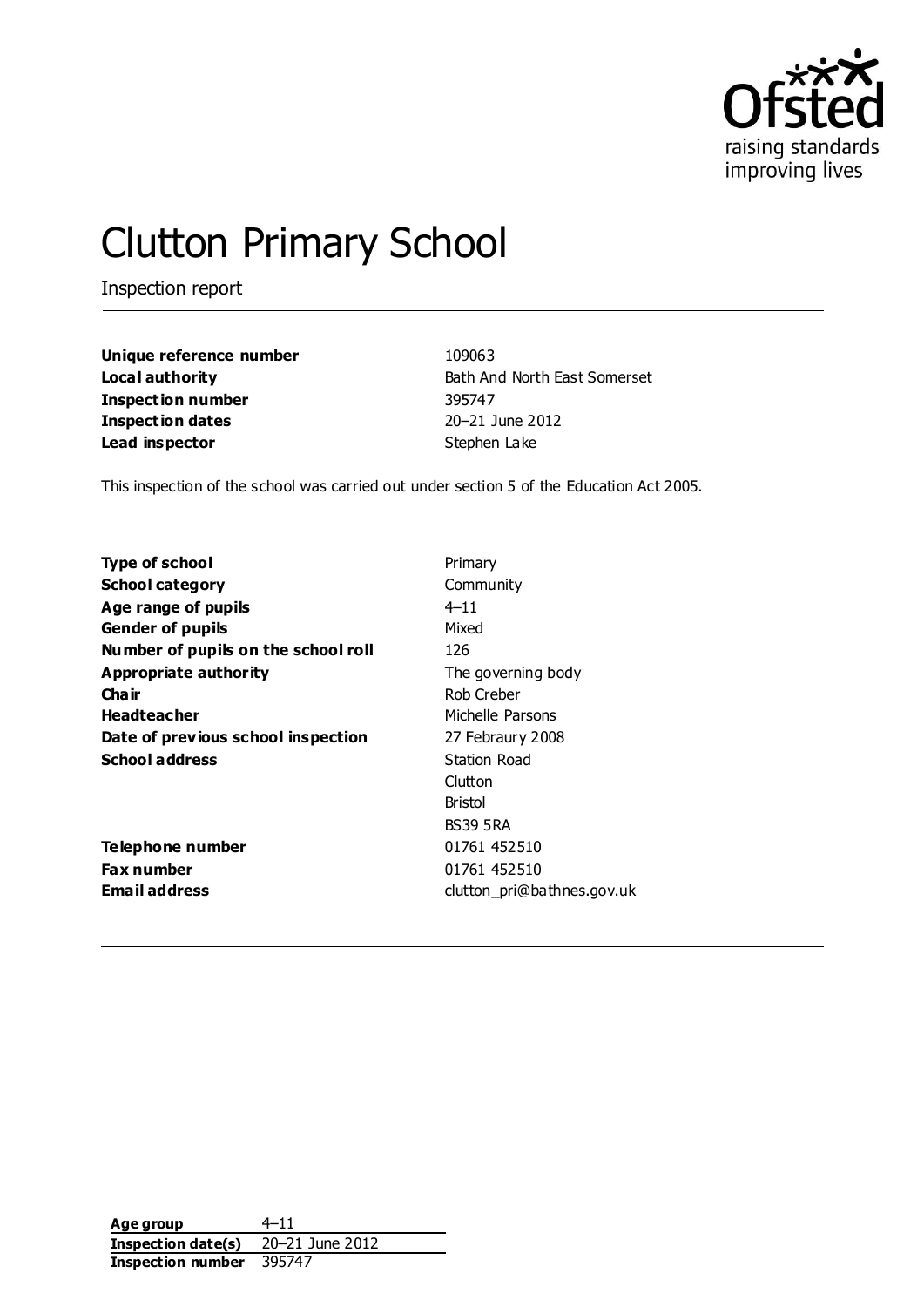

You can use Parent View to give Ofsted your opinion on your child's school. Ofsted will use the information parents and carers provide when deciding which schools to inspect and when.

You can also use Parent View to find out what other parents and carers think about schools in England. You can visit www.parentview.ofsted.gov.uk, or look for the link on the main Ofsted website: www.ofsted.gov.uk

The Office for Standards in Education, Children's Services and Skills (Ofsted) regulates and inspects to achieve excellence in the care of children and young people, and in education and skills for learners of all ages. It regulates and inspects childcare and children's social care, and inspects the Children and Family Court Advisory Support Service (Cafcass), schools, colleges, initial teacher training, work-based learning and skills training, adult and community learning, and education and training in prisons and other secure establishments. It assesses council children's services, and inspects services for looked after children, safeguarding and child protection.

Further copies of this report are obtainable from the school. Under the Education Act 2005, the school must provide a copy of this report free of charge to certain categories of people. A charge not exceeding the full cost of reproduction may be made for any other copies supplied.

If you would like a copy of this document in a different format, such as large print or Braille, please telephone 0300 123 4234, or email enquiries@ofsted.gov.uk.

You may copy all or parts of this document for non-commercial educational purposes, as long as you give details of the source and date of publication and do not alter the information in any way.

To receive regular email alerts about new publications, including survey reports and school inspection reports, please visit our website and go to 'Subscribe'.

Piccadilly Gate Store St **Manchester** M1 2WD

T: 0300 123 4234 Textphone: 0161 618 8524 E: enquiries@ofsted.gov.uk W: www.ofsted.gov.uk



© Crown copyright 2012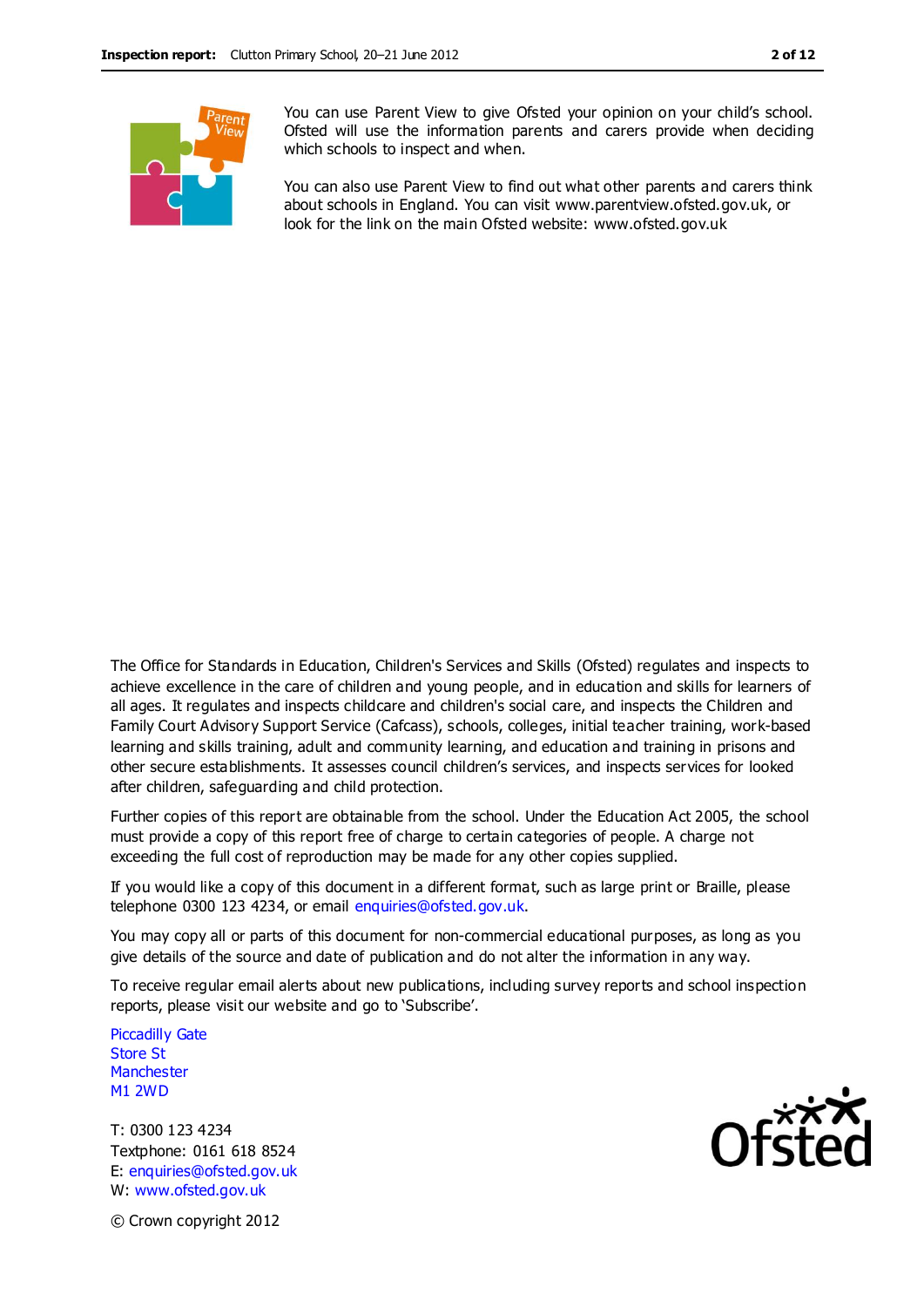# **Introduction**

Inspection team

Stephen Lake Additional inspector

This inspection was carried out with two days' notice. A range of lessons were observed with the headteacher, covering all ages. In total 11 lessons or parts of lessons were observed and short visits made to a further three lessons. Six teachers and two visiting specialists providing drama and dance were observed. Meetings were held with groups of pupils, governors and staff. The inspector looked at a range of documents, including curriculum planning, documents relating to safeguarding and child protection, records of pupils' attainment and progress and records relating to the monitoring of teaching. Some parents and carers were spoken to at the start of school. Questionnaires from pupils, staff and 53 parents and carers were analysed.

# **Information about the school**

This school is much smaller than most schools. It serves mainly the village of Clutton. The large majority of pupils are White British. The proportion of pupils known to be eligible for free school meals is well below average. An average percentage of pupils is supported at school action plus or has statements of special educational needs. The main difficulties are speech, language and communication difficulties and specific learning difficulties. A few pupils have behavioural, emotional and social difficulties. The headteacher has been in post since September 2011 and two other members of staff who teach older pupils are new to the school in the last year. The school meets the government's current floor standard which sets the minimum expectations for pupils' attainment and progress.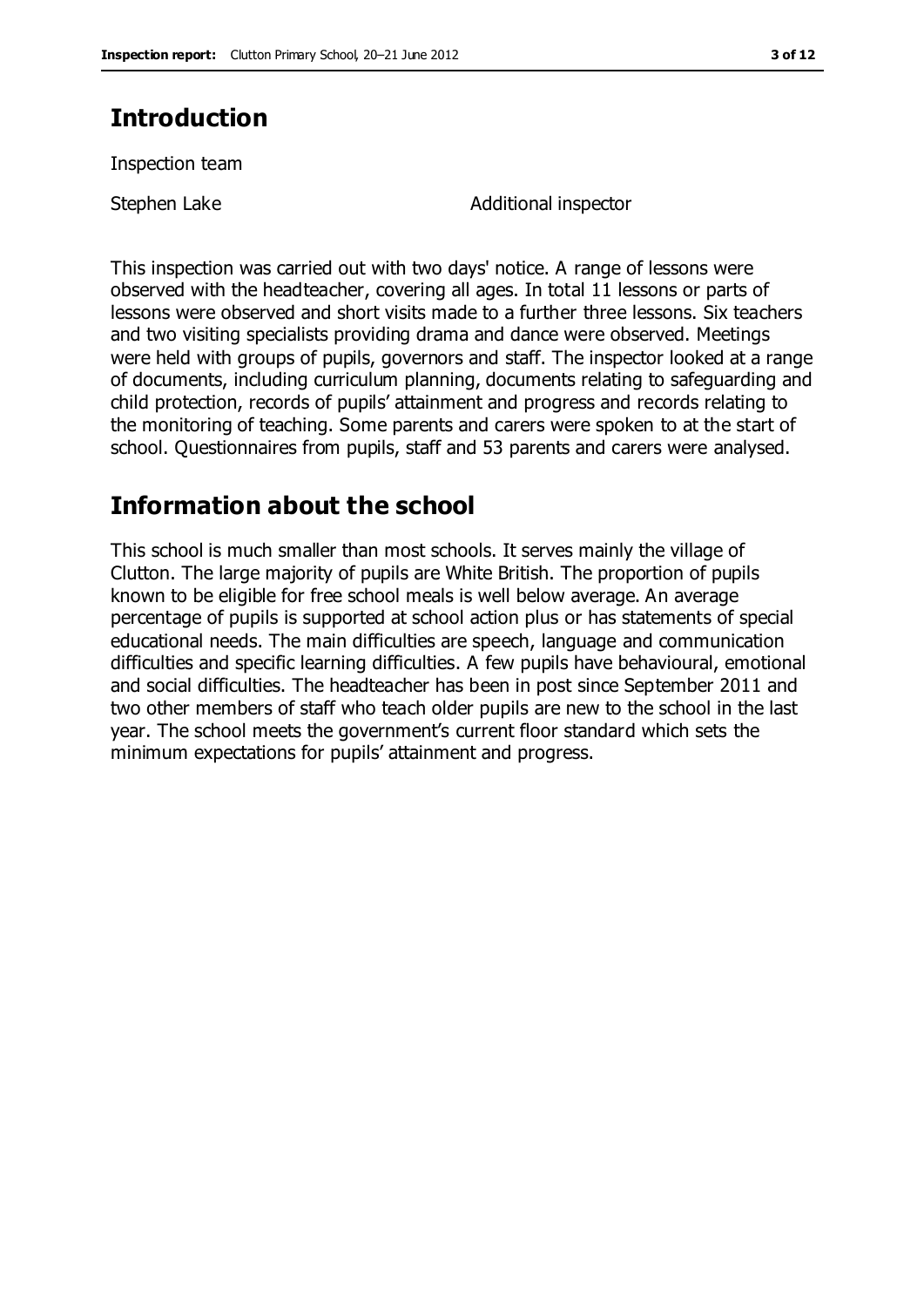# **Inspection judgements**

| <b>Overall effectiveness</b>     |  |
|----------------------------------|--|
|                                  |  |
| <b>Achievement of pupils</b>     |  |
| <b>Quality of teaching</b>       |  |
| Behaviour and safety of pupils   |  |
| <b>Leadership and management</b> |  |

## **Key findings**

- This is a satisfactory but improving school. It is not good because too few pupils currently attain above average standards, especially in writing by the time they leave school; also pupils in Years 3 and 4 do not achieve quite as well as other pupils because there is not enough consistently good teaching. Schools whose overall effectiveness is judged satisfactory may receive a monitoring visit by an Ofsted inspector before their next section 5 inspection.
- Children achieve well in the Early Years Foundation Stage to start Year 1 well prepared for learning although their skills in writing are below average. By the end of Year 6 pupils achieve satisfactorily overall although achievement in writing remains lower than in reading and mathematics. Progress is improving in Years 5 and 6 and the school leadership has rigorously addressed the dip in achievement, especially in mathematics where achievement is now good.
- Teaching overall is satisfactory. Teaching is good in the Early Years Foundation Stage and Years 1 and 2 and has improved in Years 5 and 6. There are, however, some inconsistencies in Years 3 to 6, particularly in Years 3 and 4. More-able pupils are not challenged well enough; marking does not always provide enough guidance to pupils on how to improve their work and the pace of learning is occasionally too slow.
- Behaviour and safety over time are good. Pupils have positive attitudes to learning and all that the school offers and most demonstrate thoughtful and respectful behaviour and know how to stay safe.
- Under the strong leadership of the headteacher and effective governing body, the school is driving forward at a good pace and tackling identified weaknesses robustly to bring about sustained improvements. Performance management and the leadership of teaching are used rigorously to improve teaching and develop leadership skills of subject leaders.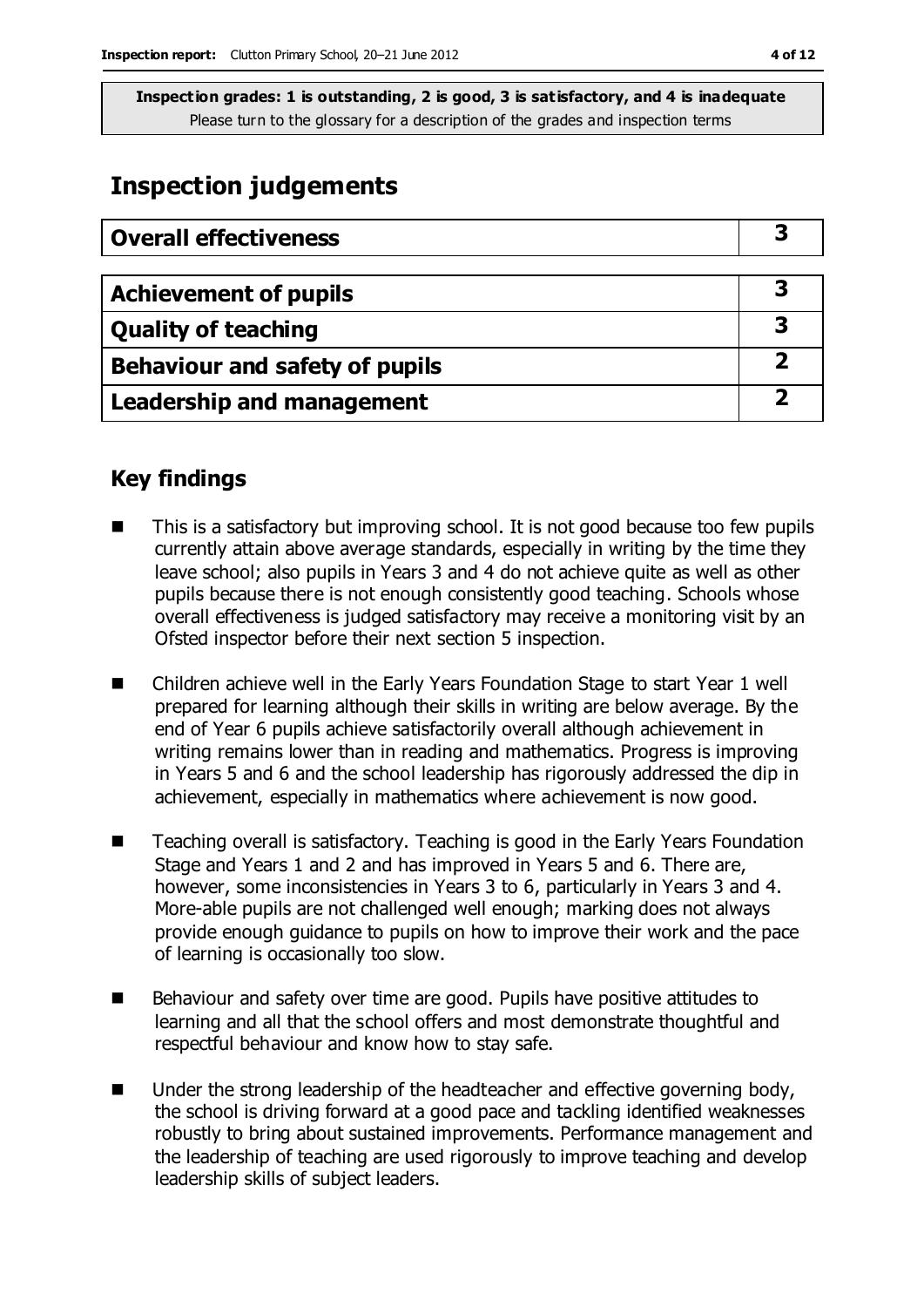## **What does the school need to do to improve further?**

- By July 2013 raise achievement to be consistently good or better in writing across the school by:
	- ensuring that lessons are planned to include tasks that challenge all pupils, especially those who are more able, to achieve of their very best
	- providing more opportunities for pupils to write at length for different contexts across different subjects of the curriculum.
- Improve the quality of teaching, particularly in Years 3 and 4, by July 2013 so that a large majority is good or better in order to improve pupils' attainment and progress by:
	- ensuring that all lessons contain tasks that are matched more closely to the individual needs of pupils at all levels and especially challenge those who are more able
	- ensuring that learning proceeds at a brisk pace in all lessons
	- making sure that marking consistently gives pupils information on how they can improve their work
	- developing systems to ensure that questioning is more systematic and provides an opportunity for all pupils to be engaged.

## **Main report**

#### **Achievement of pupils**

Most parents and carers agree that their children are making good progress. Inspection evidence shows that although this is true in Reception and Years 1 and 2, overall progress made by the end of Year 6 is satisfactory.

Children's skills on entry to school vary because of the small cohorts. Typically skills on entry are in line with those expected for their age. Children make good progress to start Year 1 with above average skills apart from writing where their skills are average. This good progress continues through Years 1 and 2. The good teaching of reading through a consistent focus on letters and sounds ensures that by the end of Year 2 attainment in reading is above average, as is mathematics. Attainment in writing is below that in reading and mathematics and attainment in writing remains broadly average throughout the school. The school is starting to address this by stimulating pupils to write more through motivating tasks that engage their imagination. In Reception, a language-rich environment both inside and outside provides many opportunities to stimulate and develop early writing skills. In a Year 1 lesson, learning was outstanding when pupils were engrossed by an activity based upon a computer adventure game. Pupils linked images on the interactive whiteboard together while choosing items from their picture cards to help them cross swamps or enter caves as they searched for stolen jewels. Pupils enthusiastically recorded these activities in a sequence that became their adventure story.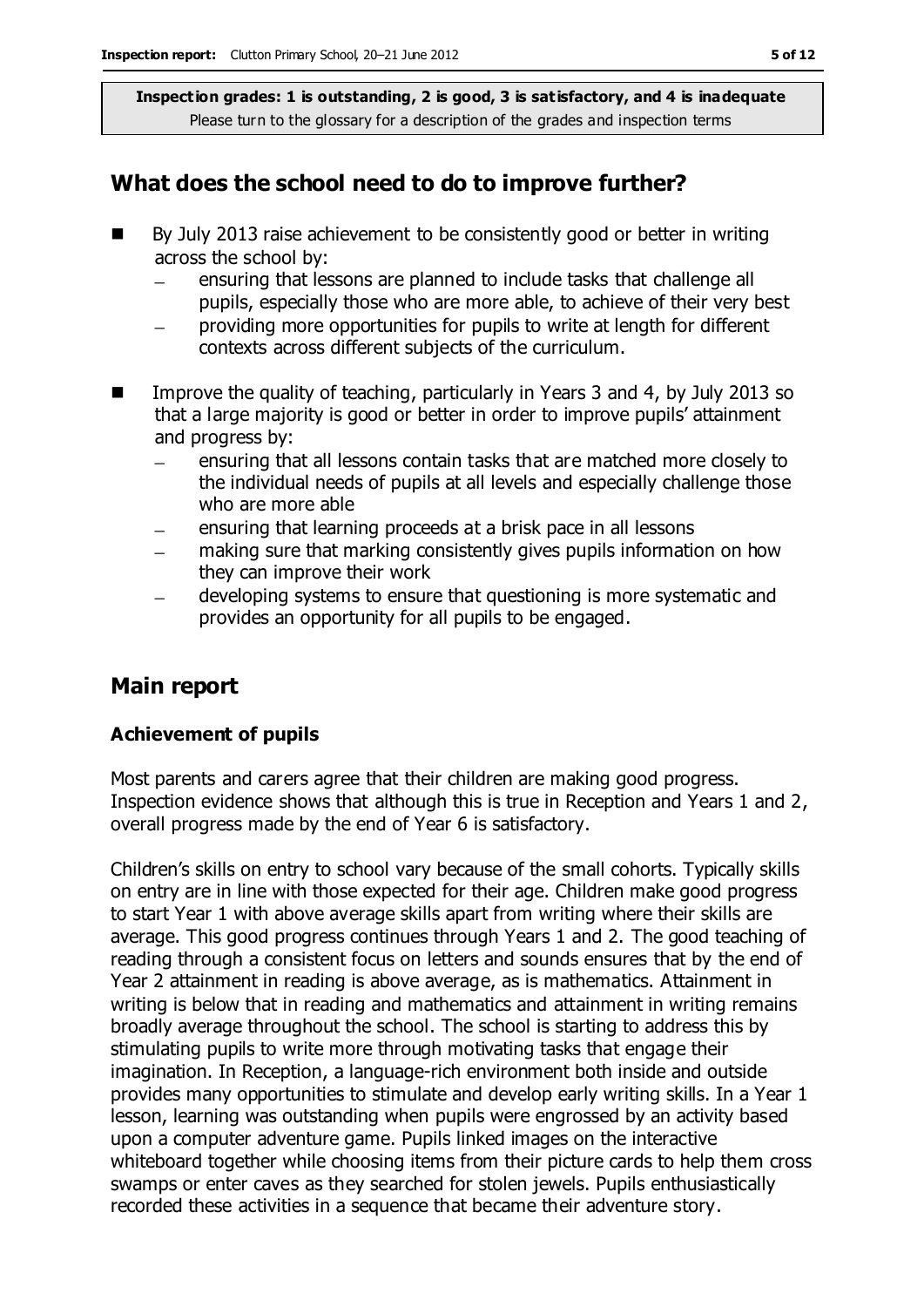Progress is satisfactory in Years 3 and 4 because there is not yet enough consistently good teaching in these years. The leadership of the school is successfully ensuring that improvements are being made here but recognises that there is still work to be done. Progress in Years 5 and 6 has improved because of improvements in teaching and as a result standards have risen from broadly average. Attainment and achievement in mathematics are now good across the school because of improvements to the way the subject is taught across the school. The current Year 6 pupils are on track to achieve considerably better than in previous years apart from writing where, although the proportion attaining the expected Level 4 has improved, too few are yet attaining the higher Level 5. Pupils' attainment in reading is above average by the end of Year 6 but progress is satisfactory because a few of the moreable pupils do not attain the higher levels of which they are capable. The improving progress as a result of the improved teaching in Years 5 and 6 means that many pupils in Year 5 are already starting to work at the same level as some pupils in Year 6. Disabled pupils and those with special educational needs get good support from teachers and teaching assistants. As a result, these pupils make good progress which is closing the gap between their attainment and that of their classmates.

#### **Quality of teaching**

A large majority of parents and carers and pupils believe teaching to be good. Inspection evidence shows that this is correct in Reception and Years 1 and 2 but teaching overall is satisfactory due to inconsistencies at Key Stage 2, especially Years 3 and 4. Nevertheless, the quality of teaching is improving as a result of the robust actions taken by school leaders. For example, in a lesson observed in Years 5 and 6, pupils improved their understanding of time well through good teaching that set stimulating tasks and problems matched closely to their assessed needs. More-able pupils especially enjoyed using calculators effectively to work out how many minutes they had been alive or how many minutes ago certain events happened. Teaching for disabled pupils and those with special educational needs is usually good because of well-targeted support and liaison between class teachers and teaching assistants.

Inconsistencies in teaching still remain. For example, although a clear learning objective is shared at the start of all lessons, in some lessons the precise detail of what teachers expect pupils of different abilities to learn by the end of the lesson is not always clear enough and tasks planned do not consistently challenge the moreable pupils. In some teaching, further improvement to achievement is limited because overlong introductions or plenary sessions that involve all pupils but only focus upon the learning of one group slow the pace of learning. Many teachers ask probing questions that assess what pupils already know and guide them to improve their understanding. However, this is not systematic and does not always involve all pupils. Pupils appreciate the way teachers talk to them about their work and how to make it better. Marking in many books contains helpful comments that explain how pupils can improve their work but this does not happen consistently enough to make a strong enough contribution to improving the quality of learning.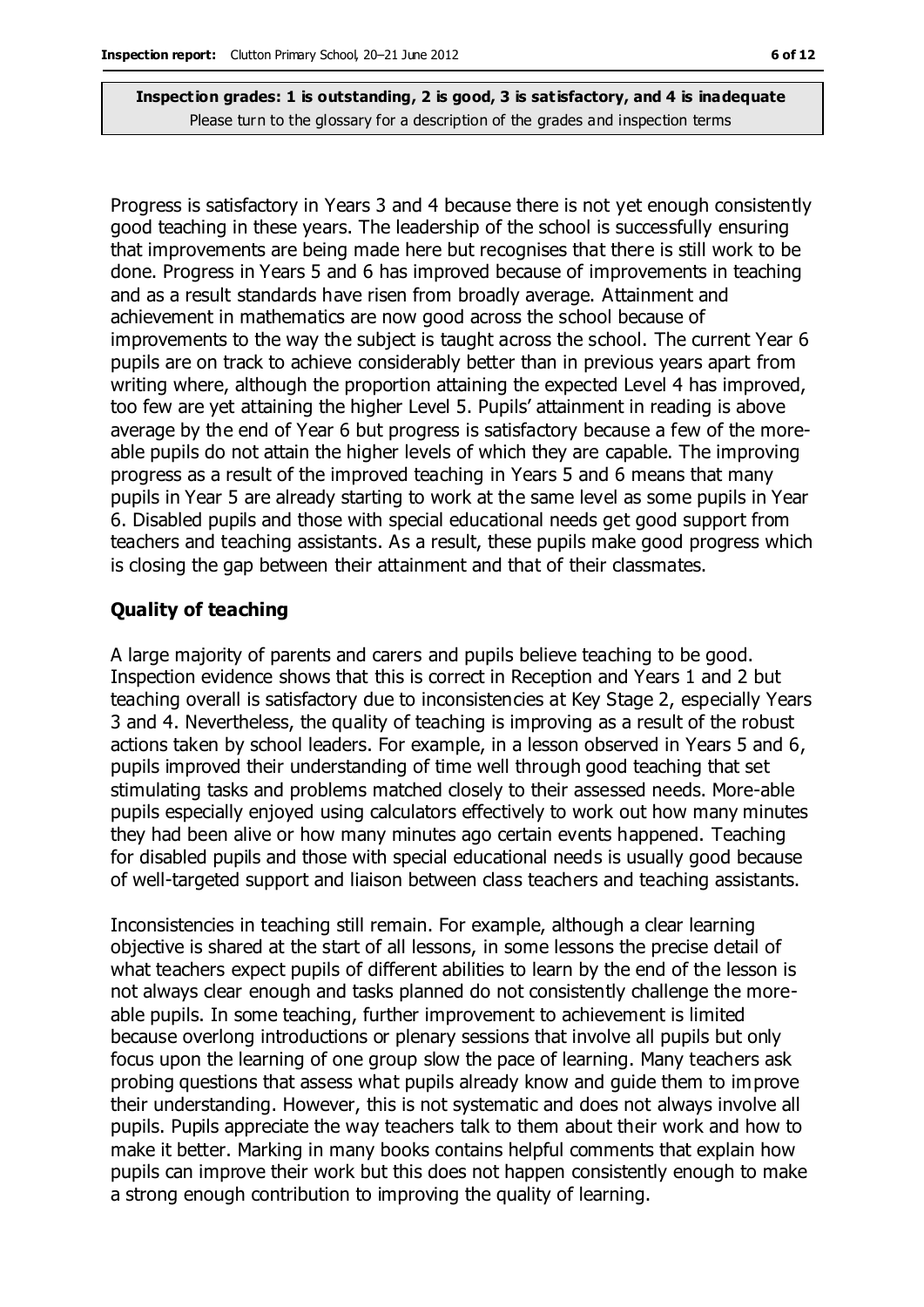Reading skills are taught well for the younger pupils in school with an increasing emphasis on higher order skills for older pupils. Visits and visitors are used well to enhance learning. However, teachers, across the school, do not always capitalise on opportunities to promote writing at length for different purposes and audiences in meaningful contexts across the curriculum and in doing so also ensure there is sufficient challenge, particularly for the more able. Teaching promotes pupils' spiritual, moral, social and cultural development through the themes studied, for example in the current whole-school topic on the Olympics. A high focus on Olympic values and especially those of disabled competitors in the Paralympics is developing in pupils a strong understanding of equality.

#### **Behaviour and safety of pupils**

Behaviour and safety are good. The large majority of parents and carers feel that their children are safe in the school and that there is a good standard of behaviour. A few parents and carers were concerned that the school does not deal with bullying well enough and that some lessons are disrupted by poor behaviour. A small number of pupils agreed but were equally adamant that behaviour is typically good. Inspection evidence supports the positive views of parents, carers and pupils. Discussion with pupils shows that their responses all referred to the behaviour of a very small number of pupils with behavioural difficulties whose behaviour can occasionally be disruptive but at a low level, such as calling out in lessons. Disruption to lessons is rare because teachers manage behaviour very well. Scrutiny of behavioural records and discussions show this is the case over time too.

Pupils make a positive contribution to the life of the school and feel safe and valued in the school community. They have a good understanding of bullying including name-calling, physical bullying and cyber-bullying. They say there is very little bullying and they trust adults to deal effectively with any that might occur. The overwhelming majority of pupils behave in a most mature and thoughtful way. They show respect for and value the opinions of others and listen carefully. This was a key feature of much of the good learning observed. Pupils' behaviour and attitudes to learning are consistently positive with pupils showing a real enthusiasm for learning. These attitudes readily support the good progress made in Reception and Years 1 and 2 and contribute to the improving progress being made in Years 3 to 6. Attendance is average but improving rapidly because of the school's robust approach to requests for holidays in term-time which is moving attendance rates towards good.

#### **Leadership and management**

The headteacher shows a fierce determination to move the school forward at a good pace. Her vision and determination are shared by other leaders, staff and governors. The effective governing body has a good understanding of the strengths and areas for development and provides clear direction to the work of the school. It challenges performance rigorously. Leaders of the school ensure that performance management and leadership of teaching are being used effectively and rigorously to improve the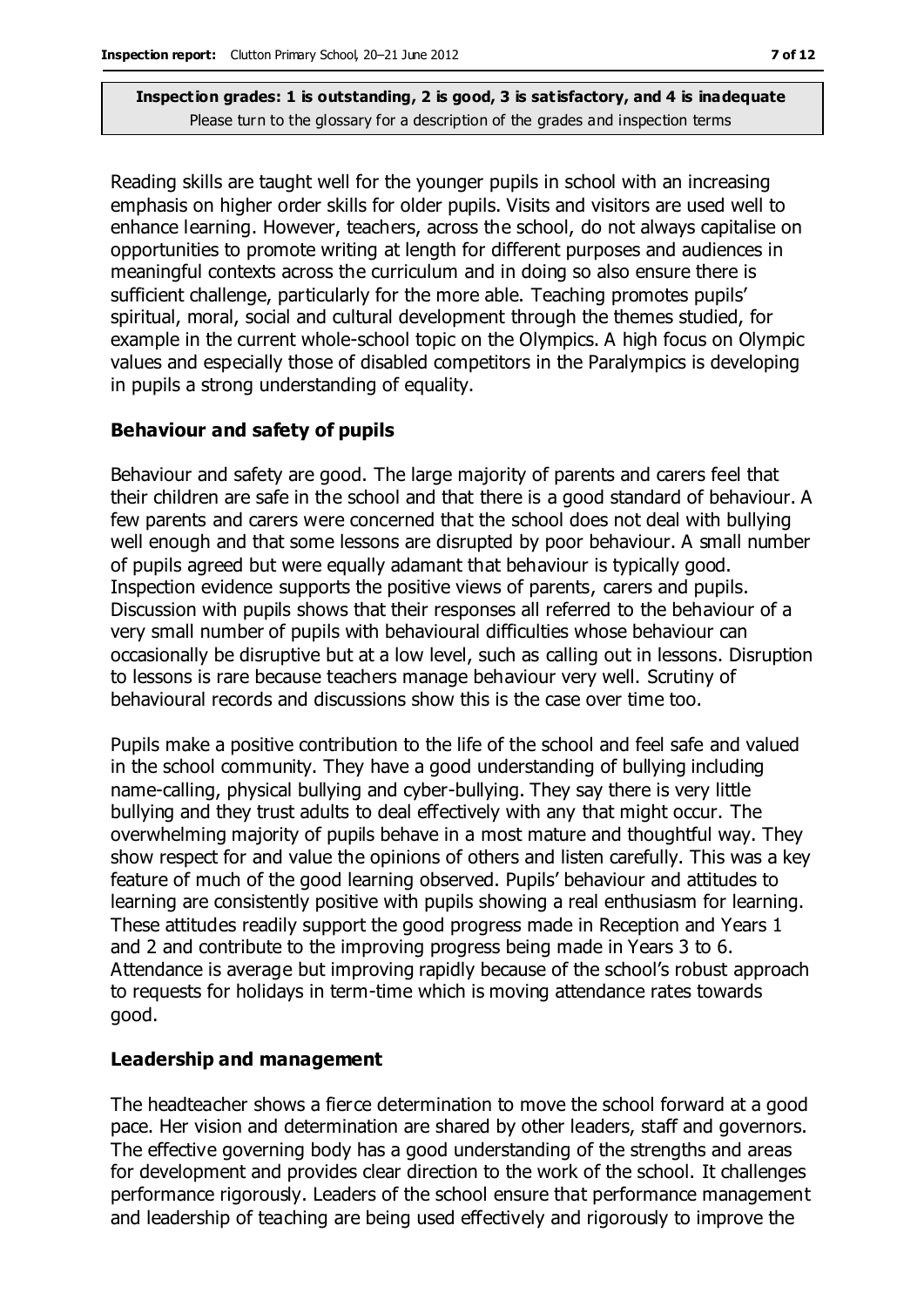quality of teaching. This has already proved effective in mathematics which was the key focus of this year's school improvement plan. School leadership is now addressing any other inconsistencies in teaching with equal rigour and is proving successful, although recognising this is work in progress. The well-planned curriculum is broad and balanced and ensures a creative environment that stimulates and promotes learning. Activities such as the Shakespearean productions supported by outside dance and drama specialists make a very strong contribution to pupils' spiritual, moral, social and cultural development. School leaders ensure that training in child protection and safeguarding for staff and governors is up to date and procedures for safeguarding, especially those for child protection, are robust, firmly embedded and meet requirements.

The school takes great care to ensure equality of opportunity and prevent discrimination. Robust systems for recording and analysing data ensure that all leaders and managers, including the governing body, have accurate information on the school's performance. The progress of all groups, especially of those whose circumstances may make them vulnerable, is monitored regularly and frequently. The information gained is used effectively to provide good quality support for these pupils. Strengths from the previous inspection, including achievement in Reception and Years 1 and 2 and pupils' personal development, have been maintained. Areas for improvement from the previous report have been addressed effectively. The welltargeted actions to improve the quality of teaching and achievement are proving effective. This indicates a secure capacity to improve further.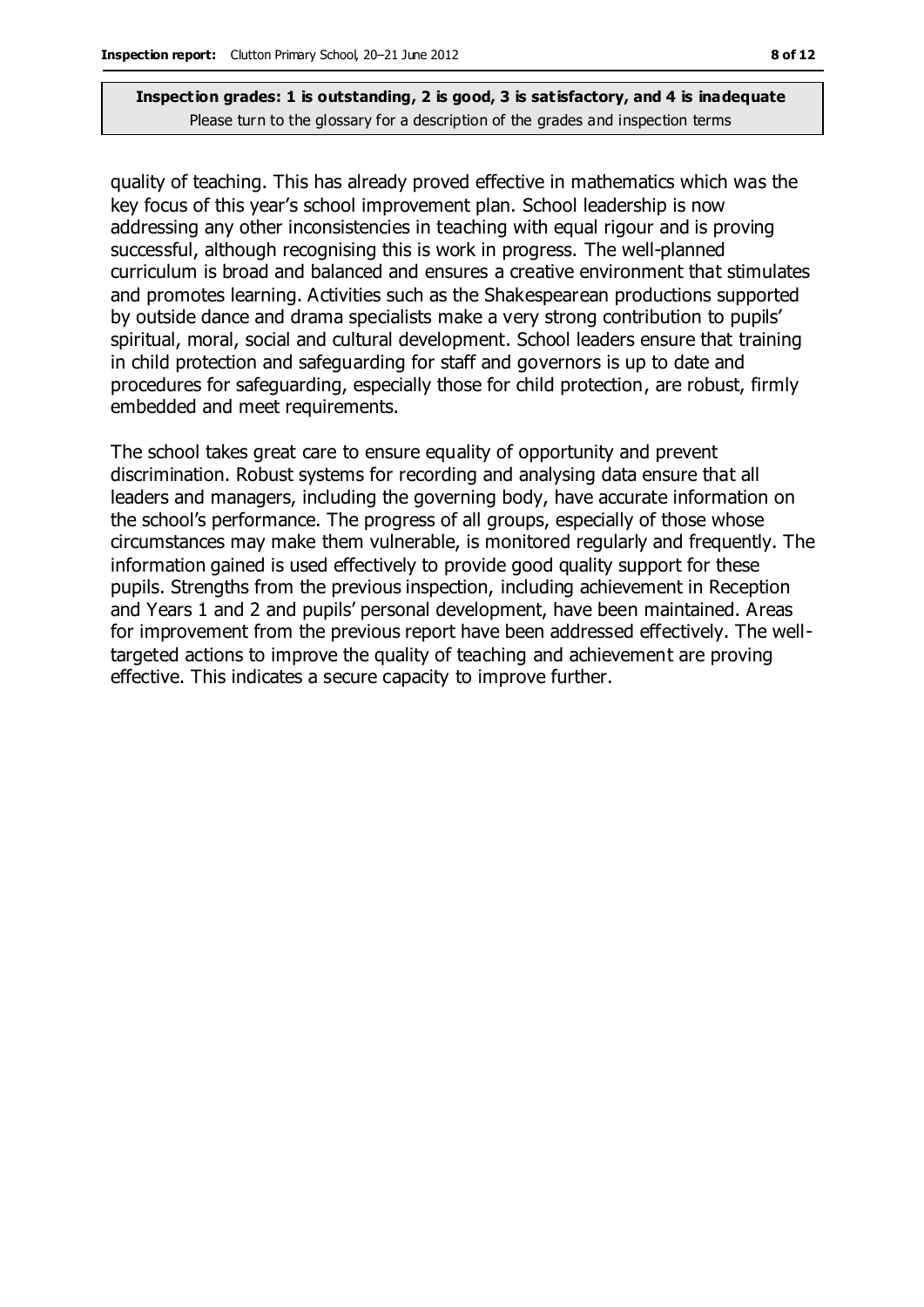# **Glossary**

## **What inspection judgements mean**

| Grade   | <b>Judgement</b> | <b>Description</b>                                            |
|---------|------------------|---------------------------------------------------------------|
| Grade 1 | Outstanding      | These features are highly effective. An outstanding           |
|         |                  | school provides exceptionally well for all its pupils' needs. |
| Grade 2 | Good             | These are very positive features of a school. A school        |
|         |                  | that is good is serving its pupils well.                      |
| Grade 3 | Satisfactory     | These features are of reasonable quality. A satisfactory      |
|         |                  | school is providing adequately for its pupils.                |
| Grade 4 | Inadequate       | These features are not of an acceptable standard. An          |
|         |                  | inadequate school needs to make significant                   |
|         |                  | improvement in order to meet the needs of its pupils.         |
|         |                  | Ofsted inspectors will make further visits until it           |
|         |                  | improves.                                                     |

## **Overall effectiveness of schools**

|                       | Overall effectiveness judgement (percentage of schools) |      |                     |                   |
|-----------------------|---------------------------------------------------------|------|---------------------|-------------------|
| <b>Type of school</b> | <b>Outstanding</b>                                      | Good | <b>Satisfactory</b> | <b>Inadequate</b> |
| Nursery schools       | 54                                                      | 42   |                     |                   |
| Primary schools       | 14                                                      | 49   | 32                  |                   |
| Secondary             | 20                                                      | 39   | 34                  |                   |
| schools               |                                                         |      |                     |                   |
| Special schools       | 33                                                      | 45   | 20                  |                   |
| Pupil referral        |                                                         | 55   | 28                  |                   |
| units                 |                                                         |      |                     |                   |
| All schools           | 16                                                      | 47   | 31                  |                   |

New school inspection arrangements have been introduced from 1 January 2012. This means that inspectors make judgements that were not made previously.

The data in the table above are for the period 1 September to 31 December 2011 and represent judgements that were made under the school inspection arrangements that were introduced on 1 September 2009. These data are consistent with the latest published official statistics about maintained school inspection outcomes (see www.ofsted.gov.uk).

The sample of schools inspected during 2010/11 was not representative of all schools nationally, as weaker schools are inspected more frequently than good or outstanding schools.

Primary schools include primary academy converters. Secondary schools include secondary academy converters, sponsor-led academies and city technology colleges. Special schools include special academy converters and non-maintained special schools.

Percentages are rounded and do not always add exactly to 100.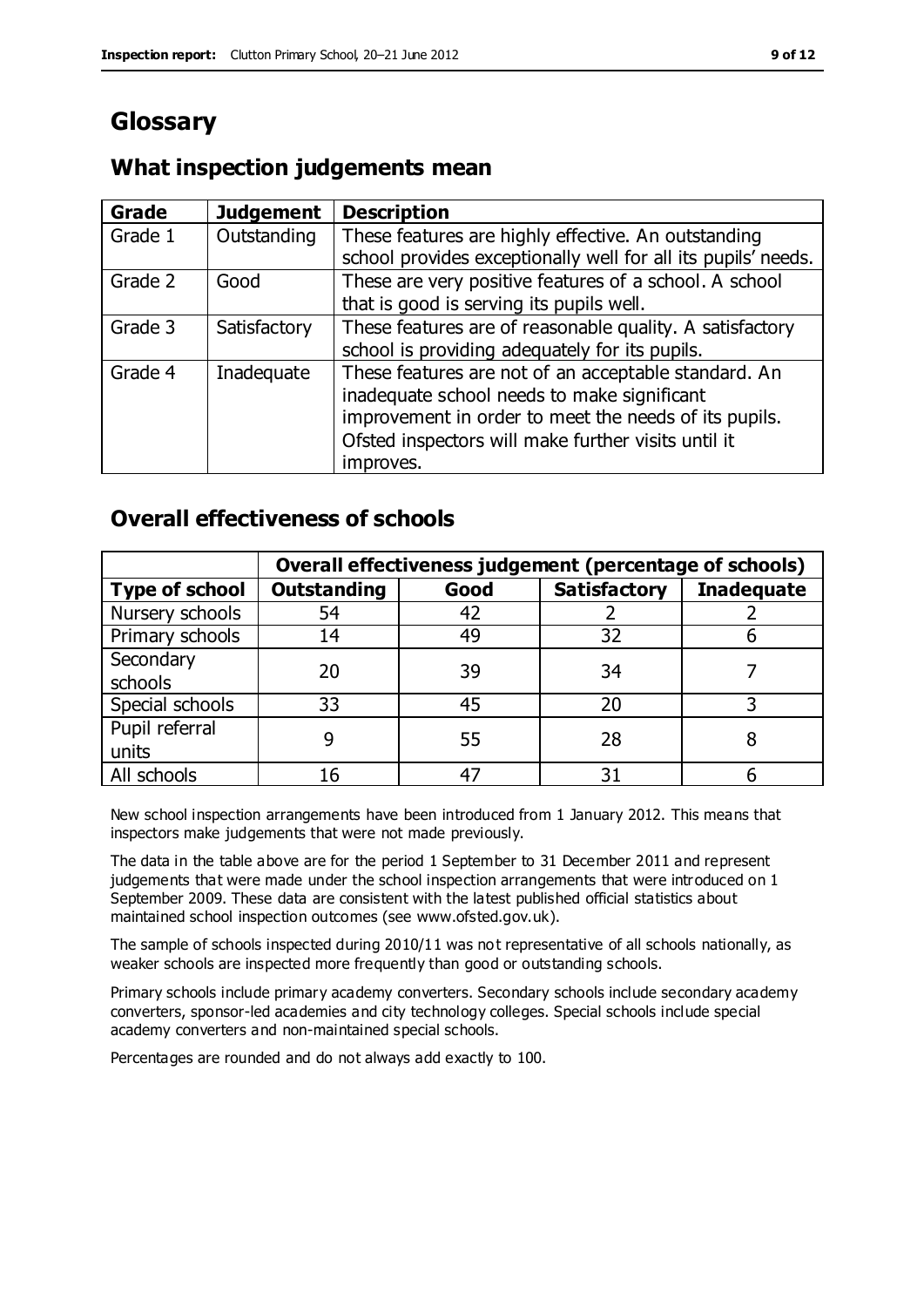# **Common terminology used by inspectors**

| Achievement:               | the progress and success of a pupil in their<br>learning and development taking account of their<br>attainment.                                                                                                        |
|----------------------------|------------------------------------------------------------------------------------------------------------------------------------------------------------------------------------------------------------------------|
| Attainment:                | the standard of the pupils' work shown by test and<br>examination results and in lessons.                                                                                                                              |
| Attendance:                | the regular attendance of pupils at school and in<br>lessons, taking into account the school's efforts to<br>encourage good attendance.                                                                                |
| Behaviour:                 | how well pupils behave in lessons, with emphasis<br>on their attitude to learning. Pupils' punctuality to<br>lessons and their conduct around the school.                                                              |
| Capacity to improve:       | the proven ability of the school to continue<br>improving based on its self-evaluation and what<br>the school has accomplished so far and on the<br>quality of its systems to maintain improvement.                    |
| Floor standards:           | the national minimum expectation of attainment<br>and progression measures.                                                                                                                                            |
| Leadership and management: | the contribution of all the staff with responsibilities,<br>not just the governors and headteacher, to<br>identifying priorities, directing and motivating staff<br>and running the school.                            |
| Learning:                  | how well pupils acquire knowledge, develop their<br>understanding, learn and practise skills and are<br>developing their competence as learners.                                                                       |
| Overall effectiveness:     | inspectors form a judgement on a school's overall<br>effectiveness based on the findings from their<br>inspection of the school.                                                                                       |
| Progress:                  | the rate at which pupils are learning in lessons and<br>over longer periods of time. It is often measured<br>by comparing the pupils' attainment at the end of a<br>key stage with their attainment when they started. |
| Safety:                    | how safe pupils are in school, including in lessons;<br>and their understanding of risks. Pupils' freedom<br>from bullying and harassment. How well the school<br>promotes safety, for example e-learning.             |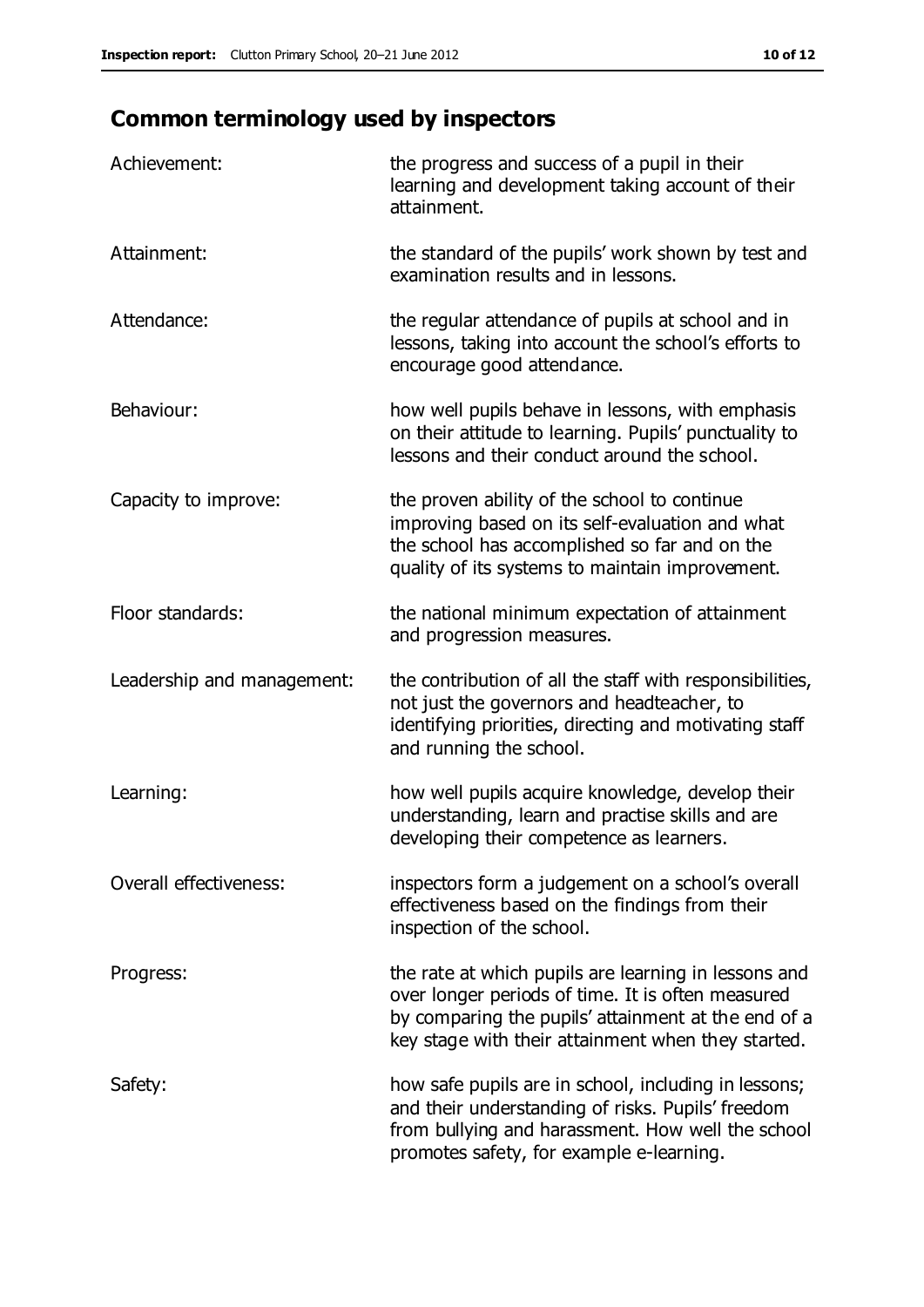#### **This letter is provided for the school, parents and carers to share with their children. It describes Ofsted's main findings from the inspection of their school.**

22 June 2012

Dear Pupils

#### **Inspection of Clutton Primary School, Clutton, BS39 5RA**

Thank you for talking with me and making me so welcome when I came to visit your school.

Yours is a satisfactory school because you are achieving at the same level as pupils in most other schools. Your school is improving. Here are a few of the things that I particularly liked about your school.

- You get a good start to school in the Reception class and then continue to improve in Years 1 and 2 because of the good teaching in these classes.
- By the end of Year 6, standards are improving and achievement in mathematics is now good.
- You behave well and respect each other's views. This makes the school a friendly and enjoyable place in which to learn.
- The school is led and managed well and this is making an important contribution to improving teaching and how well you achieve.

Here are some of the things I have asked your school to do to make learning better:

- $\blacksquare$  Help you improve your writing across the school by planning lessons that contain tasks that challenge all of you to do your very best writing and to give you more opportunities to write at length in other subjects
- Improve the quality of teaching especially in Years 3 and 4, by making sure your lessons contain tasks that challenge those of you who find learning easy, by making sure marking shows you how you can improve your work and by teachers asking probing questions that really get you thinking.

You can help by always trying to do your best writing and asking your teachers if you are not sure how to improve your work.

Thank you again for your help in finding out about your school.

Yours sincerely Stephen Lake Lead inspector